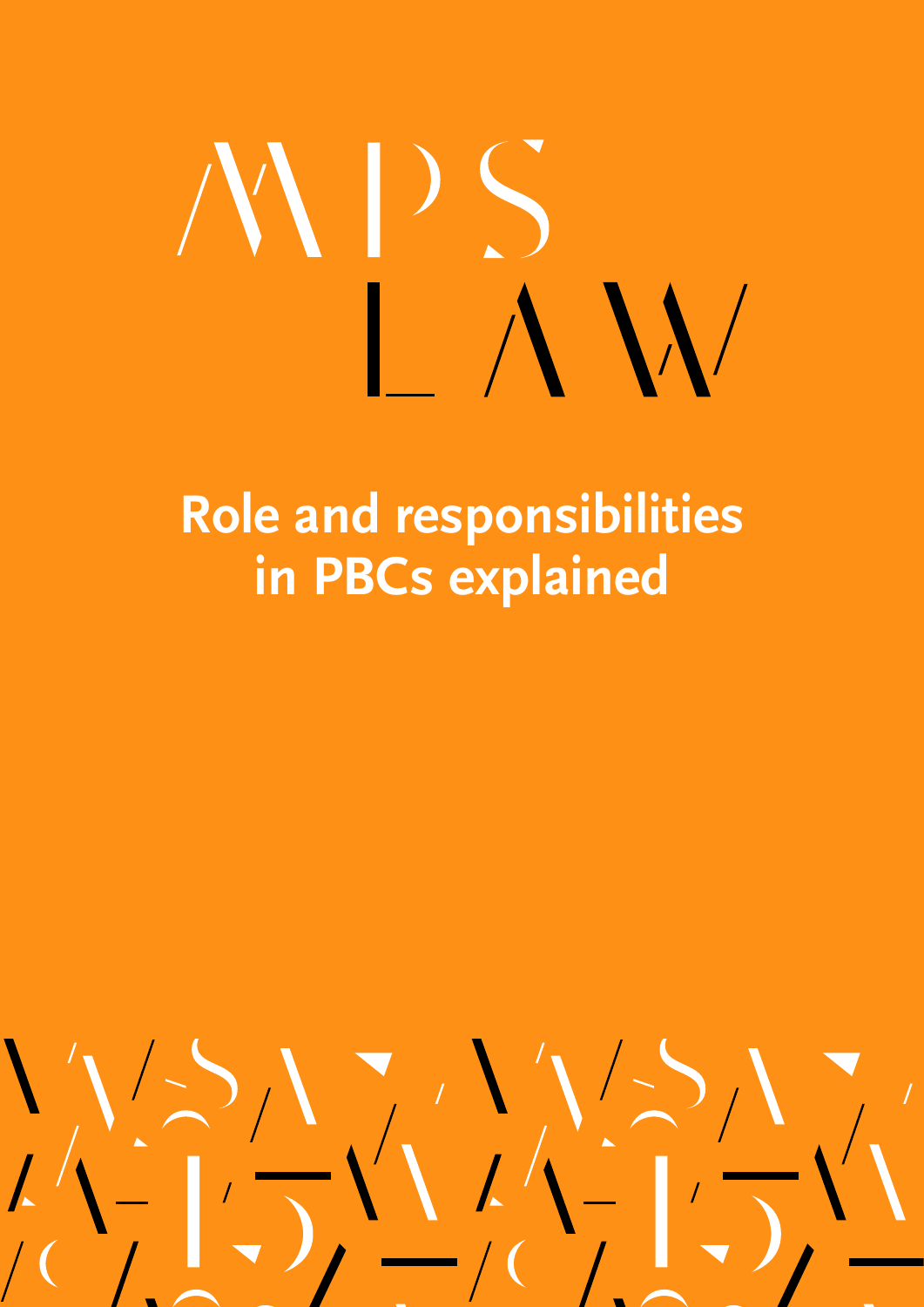### **Contents**

| Who are the Native Title holders?   |  |
|-------------------------------------|--|
| Who are the Members?                |  |
| Who are the Directors?              |  |
| Who is the Chief Executive Officer? |  |
| Who does what in the PBC?           |  |

This document is intended as a guide only. This does not constitute legal advice. There may be additional and important considerations that should be taken into account in your specific circumstances. If you or your organisation has a legal issue, you should obtain professional advice from a legal practitioner.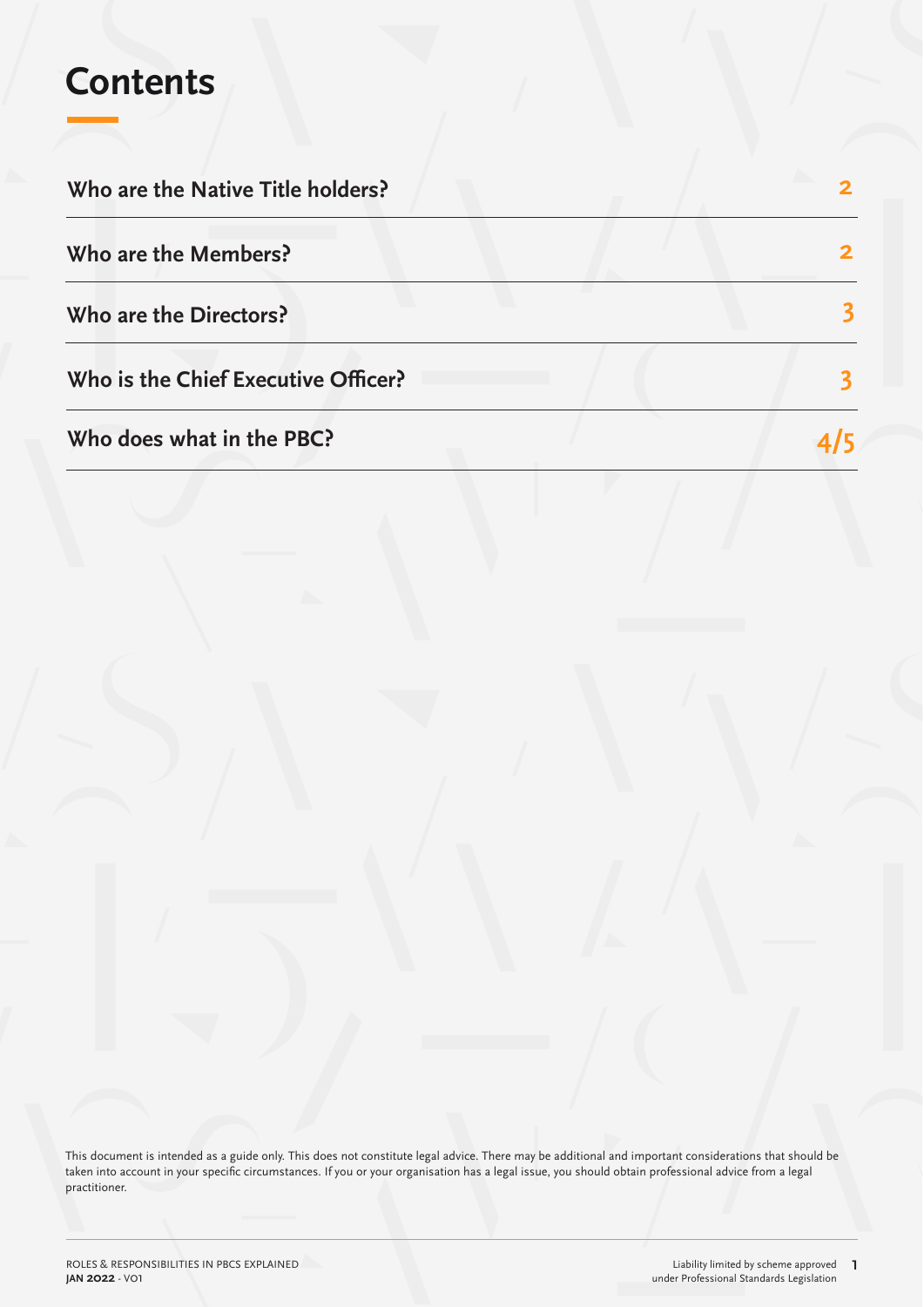## **Who are the Native title holders?**

Native title holders are the people recognised in the native title determination as holding native title rights and interests in the native title area. If a native title holder is not a member of the PBC, they don't have the same rights as members. For example, they cannot attend PBC meetings or vote about whether to appoint a director.

### **Native title holders can:**

- Exercise their native title rights in the native title area
- Attend native title meetings and have a say about decisions that are being proposed on their country that may impact native title rights and interests
- Become a member on registration of the PBC by attending the pre-incorporation meeting and consenting in writing
- Apply to become a member of the PBC by following the process in the PBC rule book
- Contact their PBC to ask for information about what is happening on their country or to tell the PBC about any native title concerns

### **Who are the Members?**

**Members are native title holders who have applied to the PBC to become members and have been accepted as members. Members must comply with the rule book. Members can:**

- **1** Apply to the court for an order where they have been subjected to oppressive conduct
- Ask the directors to call a member's meeting **2**
- Propose members' resolutions **3**
- Attend and participate in members' meetings
- Appoint a proxy to attend a meeting in their place if the PBC rule book allows it **4**
- Participate in decision making at member's meeting **5**
- Nominate and appoint directors **6**
- Remove directors **7**
- Nominate and be appointed as a director if they are eligible under the rule book **8**
- Can view the minutes of members' meeting **9**
- Check and update their details on the members' register at the AGM **10**

| 1. CATSI Act, ss 166.1 and 166.5. | 6. CATSI Act, s 246.15. |
|-----------------------------------|-------------------------|
| 2. CATSI Act, s 201.5.            | 7. CATSI Act, s 249.15. |
| 3. CATSI Act, 201.4.              | 8. CATSI Act, s 246.1.  |
| 4. CATSI Act, s 201.100.          | 9. CATSI Act, s 220.10. |
| 5. CATSI Act, s 201.115.          | 10. CATSI Act, s 180.5. |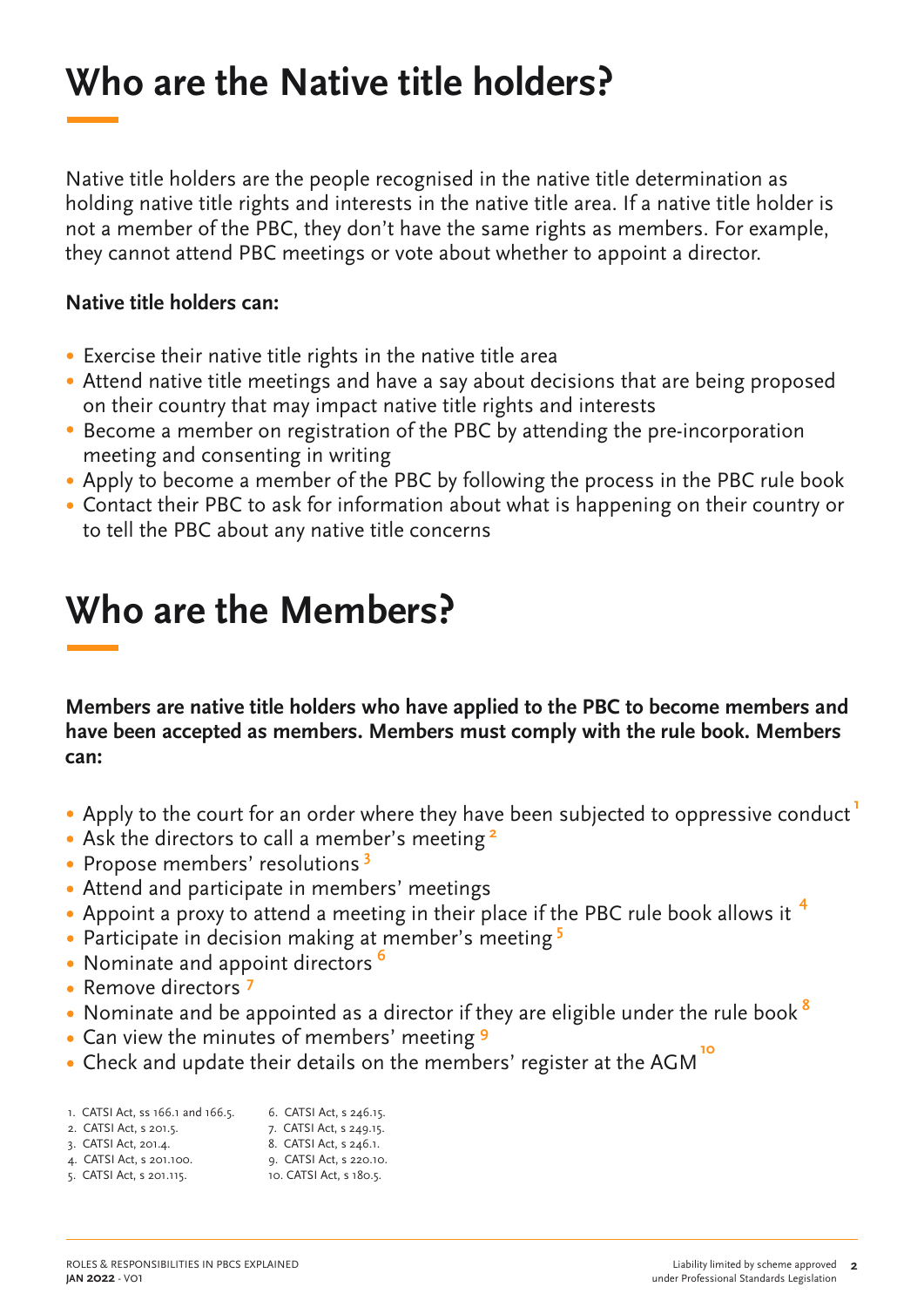### **Who are the Directors?**

The directors are appointed by the members to lead the work of the PBC. Directors have a big job to do. They have a responsibility to put native title first and make decisions for the benefit of all native title holders. They must

- Comply with their directors' duties including the obligation to disclose conflicts of interest **11**
- Ensure the PBC has enough money to pay its bills when they are due **12**
- Receive and consider membership applications
- Call general meetings **13**
- Call directors' meetings **14**
- Attend directors' meeting and participate in decision making at directors' meeting **15**
- Consult with and obtain the consent of native title holders before making a native title decision. **16**
- Sign agreements when authorised to do so **17**
- Engage with stakeholders and be the contact point for third parties engaging with the PBC
- Appoint a CEO to oversee the operations of the PBC if they choose to do so.

Directors are always horizon scouting, reviewing strategy and risk. Directors should avoid getting involved in operational issues where possible.

### **Who is the Chief Executive Officer?**

The CEO is appointed by the board to carry out the day-to-day operations of the PBC. The CEO's role may include:

- Working with the directors to set a strategic plan
- Developing and implementing an operational plan and budget
- Make operational or financial decisions within the budget and relevant delegations
- Renting and maintaining office space
- Recruiting, hiring, and managing staff and setting their remuneration
- Risk management
- · Stakeholder engagement
- Advising the board of directors on operational matters
- Supporting the aspirations of the directors, members, and native title holders.

11. CATSI Act, Division 265 and 268. 12. CATSI Act, s 531-1.

13. CATSI Act, s 201.1

 14. CATSI Act, s 212.5. 15. CATSI Act, s 212.25. 16. PBC Regulations, r 8. 17. CATSI Act, s 99-6.

**JAN 2022** - V01

under Professional Standards Legislation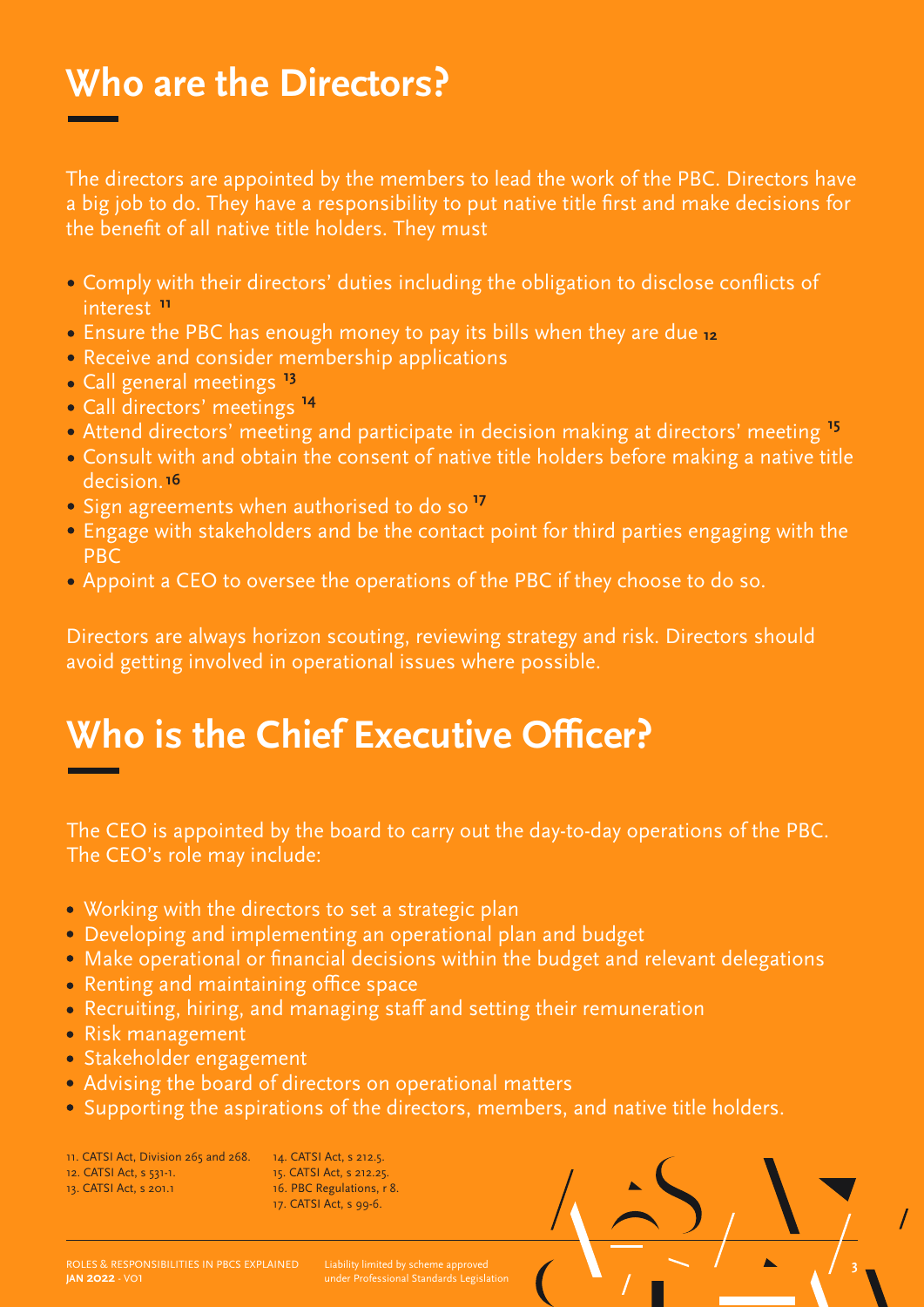## **Who does what in the PBC?**

| <b>Decision</b>                                                  | <b>Native Title</b><br><b>Holders</b> | <b>Members</b> | <b>Directors</b> | <b>CEO</b> |
|------------------------------------------------------------------|---------------------------------------|----------------|------------------|------------|
| Appointing<br>directors                                          |                                       |                |                  |            |
| Processing<br>membership<br>applications                         |                                       |                |                  |            |
| Hiring a CEO                                                     |                                       |                |                  |            |
| Hiring<br>corporation staff                                      |                                       |                |                  |            |
| Ensuring the<br>PBC has enough<br>money to pay<br>its bills      |                                       |                |                  |            |
| Making<br>financial<br>decisions                                 |                                       |                |                  |            |
| Making<br>operational<br>decisions                               |                                       |                |                  |            |
| Consenting to<br>the PBC making<br>a native title<br>decision    |                                       |                |                  |            |
| Consenting to<br>the PBC making<br>a compensation<br>application |                                       |                |                  |            |
| Calling meetings                                                 |                                       |                |                  |            |
| Appointing<br>an auditor                                         |                                       |                |                  |            |
| Changing the<br>rule book                                        |                                       |                |                  |            |